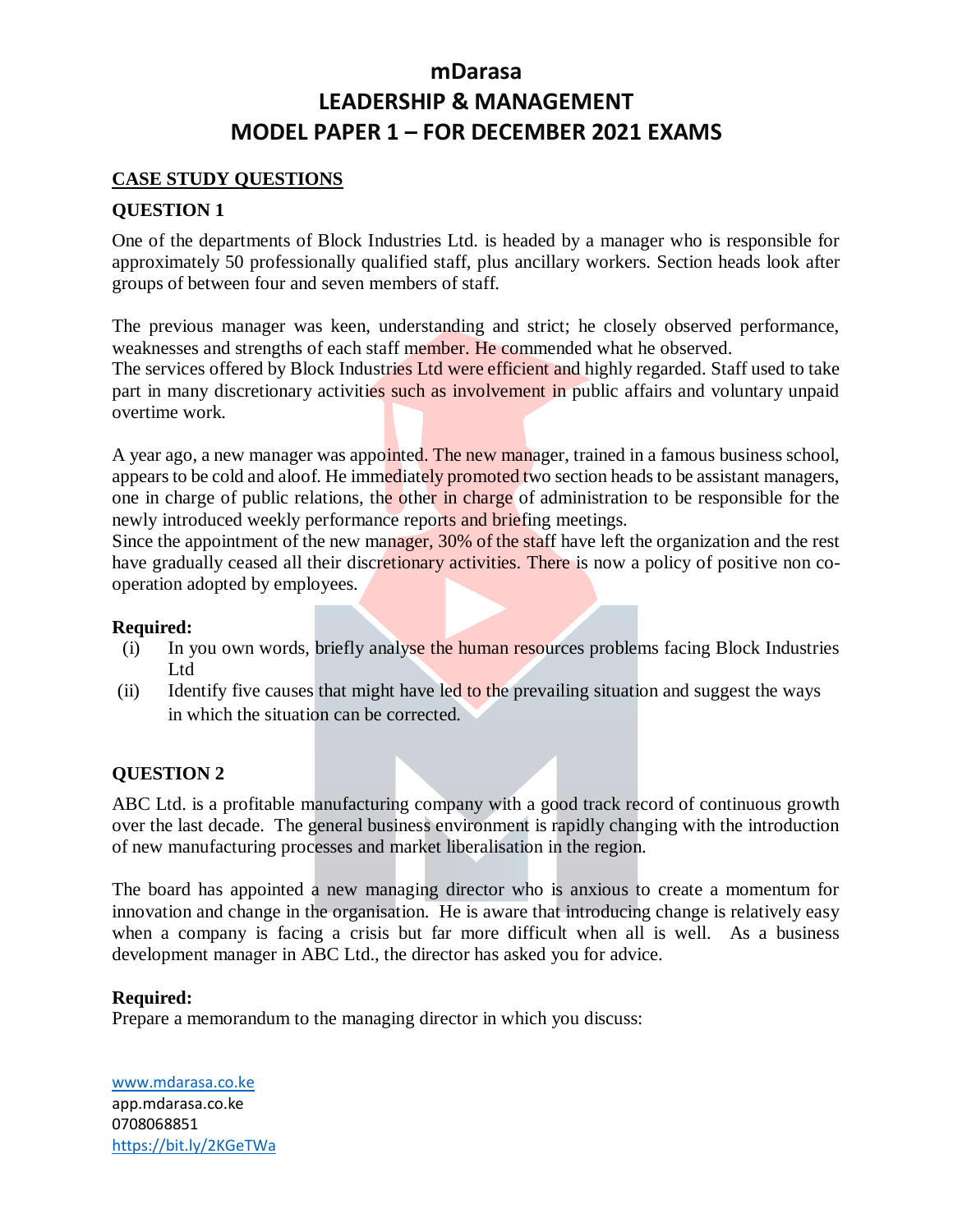- (i)The organisational life cycle concept in relation to the difficulties of introducing innovation and change in a successful organisation.
- (ii) How the company may stimulate a pro-change culture in the organisation.

#### **QUESTION 3**

The training programme for the first year graduate management trainees of PQR Bank Ltd., a major commercial bank with a country wide branch network, consists of classroom training and on-the-job training. The objectives of the training are to ensure that new staff members learn fundamental concepts in banking and develop technical, analytical and communication skills that when combined with further experience and training, will help them achieve maximum potential in the organization.

Classroom training is used to introduce concepts and theories applicable to the work environment. Although new management trainees receive this special training, actual work experience is the principal means by which they develop the skills necessary to become good bank managers.

Managers in different departments and branches of the bank are responsible for on-the-job training. They assign duties to the trainees and review their progress. Owing to the fact that managers are on performance contracts, their attention is usually not focused on the work being done by the trainees. The managers therefore, assign routine to the trainees with little or no through to furthering the career development of these employees. This has resulted in minimal preparation of the trainees for the learning the job.

Recently, the bank has lost several capable first year management trainees. The reason most of them gave for leaving was that they were not learning or advancing in their careers.

#### **Required:**

- (i) Explain the limitations of on-the-job training offered by PQR Bank Ltd.
- (ii) Describe the measures that PQR Bank Ltd. should put in place in order to reduce the high turnover of the management trainees.

#### **QUESTION 4**

Greg Pye is the chief executive of a medium sized company that traditionally has been organized hierarchically according to function. After attending a management seminar, he decided to encourage inter-functional departmental co-operation by implementing a matrix structure in the organization.

Greg agreed that a matrix organization and cross-functional team working would provide flexibility and enhanced performance to the organization. However, the company secretary drew

[www.mdarasa.co.ke](http://www.mdarasa.co.ke/) app.mdarasa.co.ke 0708068851 <https://bit.ly/2KGeTWa>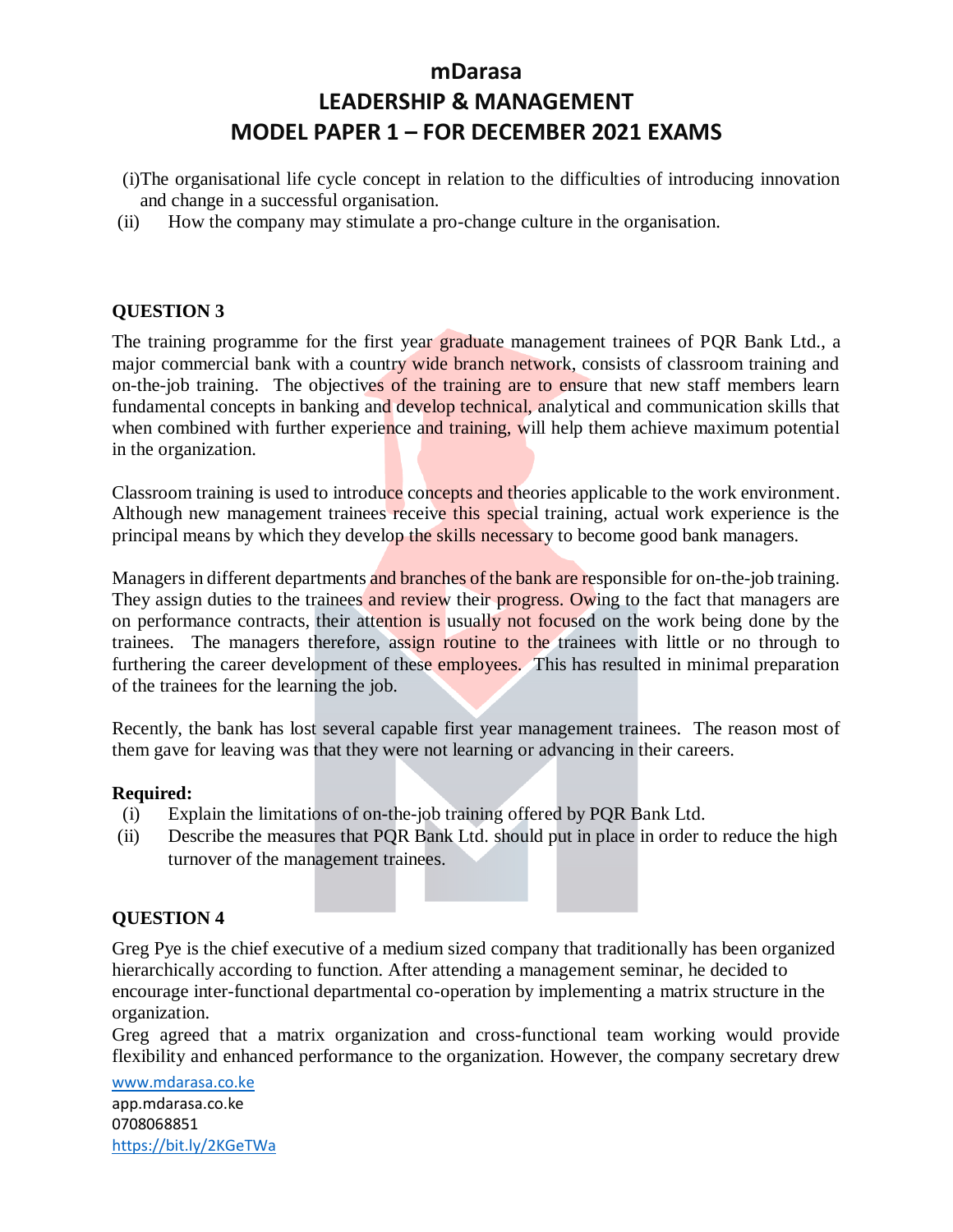Greg's attention to some potential drawbacks. These include the possibility that people won't know who they are meant to be reporting to, supervision will be difficult for their line manager who thinks they are working in their teams and team leaders will have no real authority over the team members.

After speaking to the company secretary, Greg began to have second thoughts about the matrix structure. Greg decides to ask for a more considered view of restructuring the company.

#### **Required:**

Greg Pye has asked you to explain:

(a) The advantages of the existing hierarchical structure

- (b) The advantages of introducing a matrix structure
- (c) How Greg and his management team can address the concerns expressed by the company secretary

(d) How it might be possible to gain some of the benefits of a matrix structure without fully

restructuring the organization

#### **B S QUESTIONS**

#### **QUESTION 1**

An important part of management understands the role of leadership.

#### **Required:**

(a) Describe Blake and Mouton's Managerial Grid.

(b) Discuss the relevance to management of Blake and Mouton's grid in understanding leadership styles.

#### **QUESTION 2**

Understanding motivation theory is an important part of managing people.

#### **Required:**

(a) Explain what is meant by the content theories of motivation.

- (b) Briefly describe Maslow's hierarchy of needs theory.
- (c) Discuss the limitations of Maslow's theory to managing people

#### **QUESTION 3**

Conflict is an inevitable feature of organisations but is rarely recognised or understood.

#### **Required:**

(a) Define what is meant by conflict within an organisation. (b) Describe causes of conflict

[www.mdarasa.co.ke](http://www.mdarasa.co.ke/)

app.mdarasa.co.ke 0708068851 <https://bit.ly/2KGeTWa>